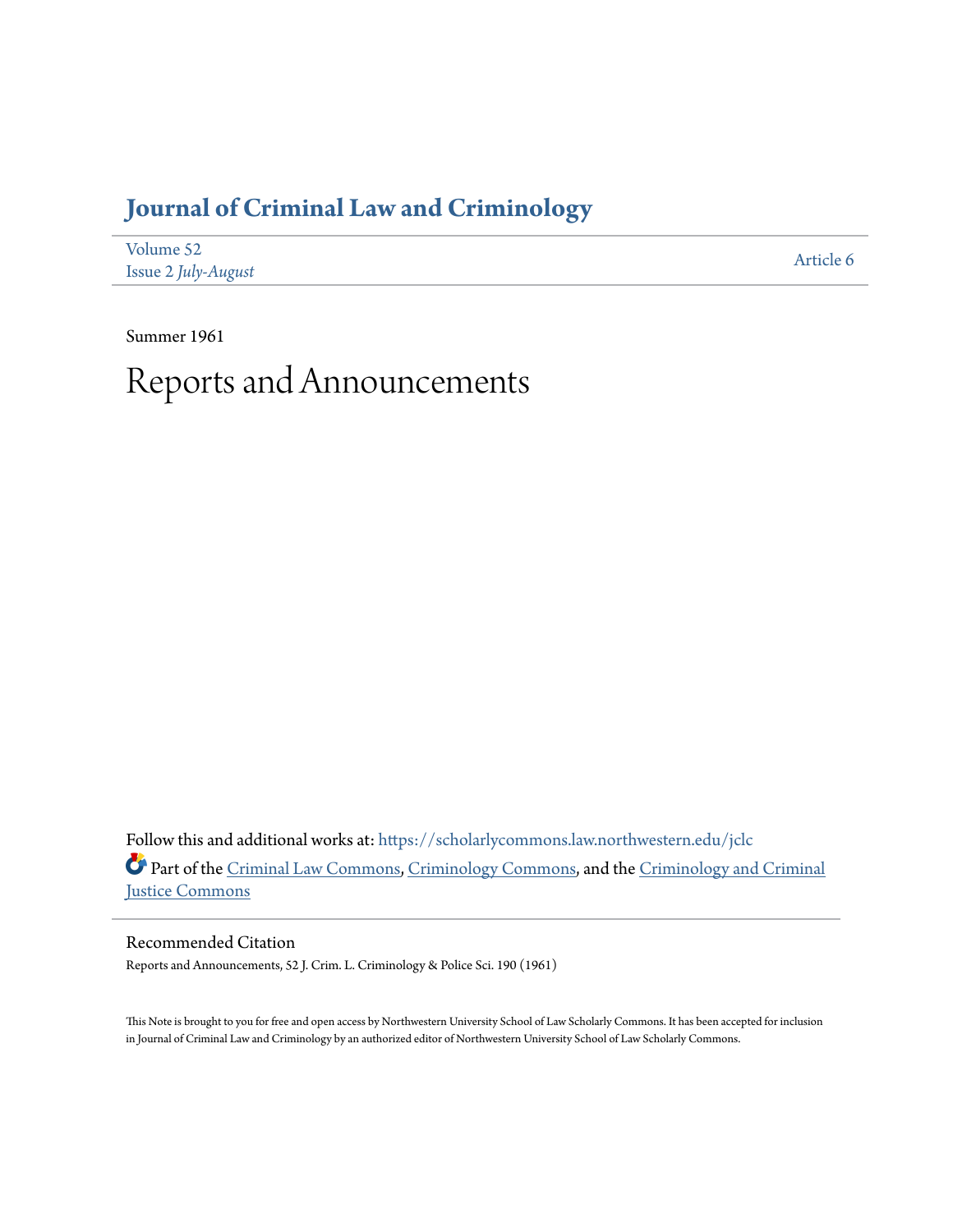## **REPORTS AND ANNOUNCEMENTS**

**m**

Essay Volume Dedicated to Journal and Dr. Gault-This *Journal* and its Editor Emeritus, Dr. Robert H. Gault, are the dedicatees of a recently published volume of essays prepared **by** distinguished scholars representing a number of countries.

The collection, entitled *Essays in Criminal Science,* is the first volume of the publications of the Comparative Criminal Law Project of New York University. The Project's Director, Professor Gerhard **0.** W. Mueller, edited the book.

The volume was formally dedicated by Professor Mueller at a luncheon in Chicago on March 24, **1961.**

The contributors to *Essays in Criminal Science* were invited to write on any subject which particularly interested them, and the result is an unusually stimulating collection of essays which are comparative in outlook and represent every aspect of criminal science. The essays deal with the quest for new ideas in contemporary criminology, modem criminal theory, and the problems of forensic medicine and criminal law. The four final essays present the many problems encountered by France, Germany, the Soviet Union, and Japan in their efforts to reform the criminal law.

The following persons contributed to the collection: Manuel Lopez-Ray, Paul W. Tappan, Hans von Hentig, Franco Ferracuti, Helen Silving, Jerome Hall, Gerhard **0.** W. Mueller, Jobs. Andenaes, James E. Starrs, Norval Morris, J. Ll. J. Edwards, Glanville L. Williams, Morris Ploscowe, Marc Ancel, Hans-Heinrich Jescheck, George Ginsburgs, George Mason, and Shigemitsu Dando.

The publishers of the volume are Fred B. Rothman & Co., **57** Leuning Street, South Hackensack, **N. J.,** and Sweet & Maxwell, Ltd., **11** New Fetter Lane, London, England. The price in the United States is \$10.00.

**Utah Creates State Council on Criminal Justice** Administration-Under the joint sponsorship of both political parties, the Utah Legislature of **1961** recently passed-without a dissenting vote in either chamber-a bill creating a State Council on Criminal Justice Administration. Approved by

Governor George **D.** Clyde on February **16,** this act establishes an advisory body charged, by statute, to "observe the criminal law in action" and authorized to strengthen the administration of criminal justice **by** means of research, consultation, and recommendation. **The** scope of the Council's oversight is total, i.e., ranging from law enforcement, bail, detention, prosecution, trial (or hearing, in case of juveniles), probation, imprisonment (penitentiary and jails), to parole and its administration.

, **.** -

For the first time in any American state, it is believed, such an agency has been charged with the task of observing criminal justice administration in its entirety. To be sure, many plans, narrower in scope, have been tried in other states, but such plans seem to have failed because they dealt with only one phase of the total problem, i.e., law enforcement, the courts, imprisonment, etc. The Utah law explicitly limits the Council's functions to a consideration of basic principles and administrative processes; it, therefore, cannot relieve any existing agency of its statutory duties.

Another unique feature of Utah's new law is the structure of the Council itself, totalling fifteen members in all: five **are** ex-officio-Supreme Court, Attorney General, Legislative Council, Welfare Commission, and Board of Corrections; four others are to be nominated to the Council **by** the respective presidents of the four main professional groups involved: the State Bar, the Medical Association, the Conference of Social Welfare, and the Peace Officers' Association; and six persons are to be appointed **by** the Governor, subject to Senate confirmation. **All** members **will** serve without pay.

The plan for such a law grew out of a resolution, adopted **by** the Utah State Conference of Social Welfare, October **1958,** following a report\* dealing with a number of acute problems: serious prison disturbances; inadequacy of the juvenile court system; gross lack of coordination between law enforcement and other agencies; the continued, uncritical use of obsolete methods of punishment, notwithstanding an increase in crime and juvenile

**\*** Beeley, *Parenthood, the Police Power, and Criminal Justice Administration,* **12** W.ST. **POLITICAL QUAR. 799 (1959).**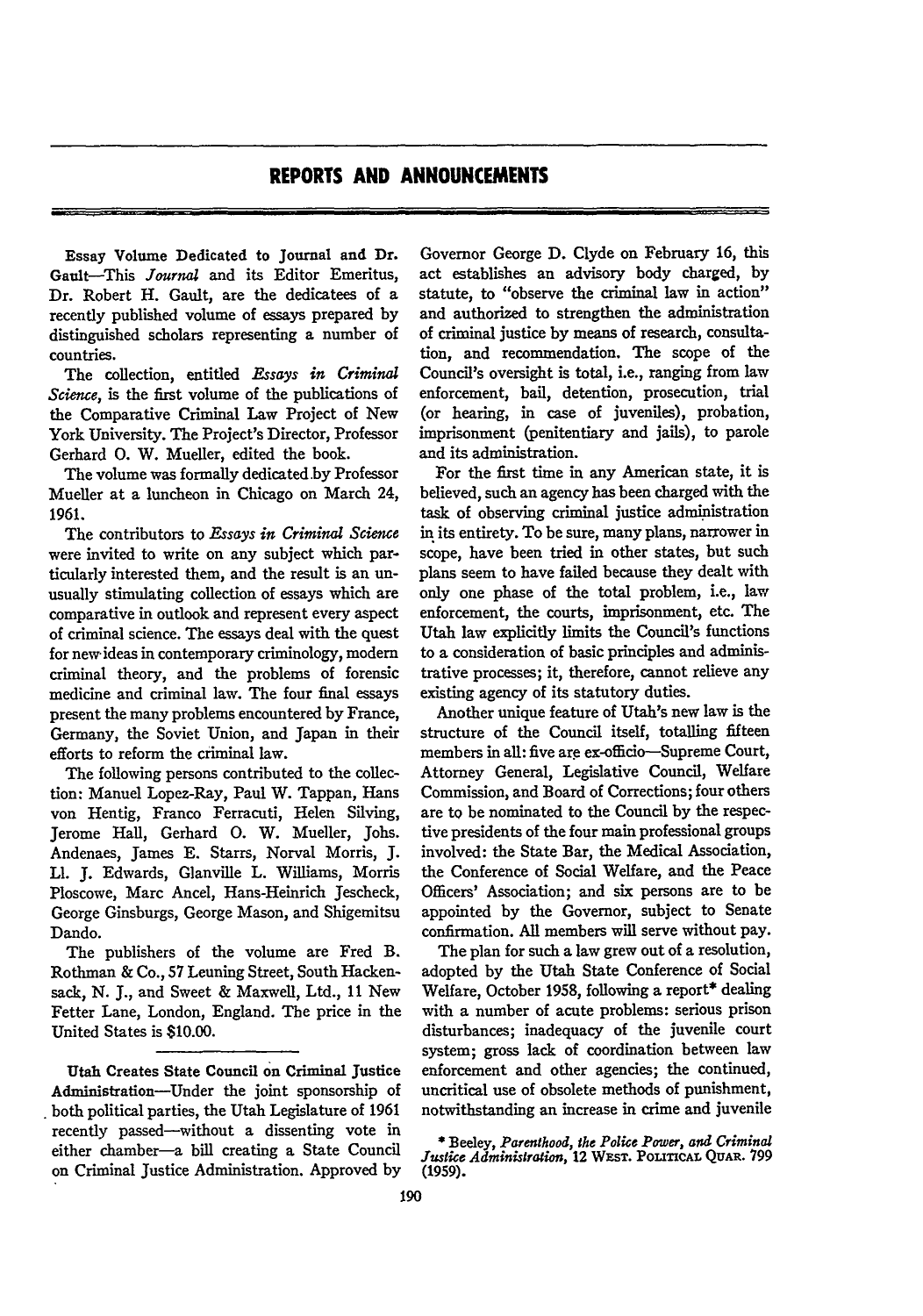delinquency, and the consequent need to strengthen and revitalize the machinery of control and prevention.

Acting on the recommendation of the Welfare Conference, the Legislature of 1959 instructed the Legislative Council (its interim agency) to create an advisory committee on the subject of criminal justice. Following its own eighteen months' study, this *ad hoc* committee of seven legislators submitted a 32-page report, and a series of concrete recommendations, the chief of which was a proposal for a continuing agency, charged specifically "to observe the criminal law in action" and to report its findings and make further recommendations.

The basic conception, expressed and- implied, in Utah's new law creating a State Council on Criminal Justice Administration derives from the idea of a "Ministry of Justice," advocated over 40 years ago **by** Dean Emeritus Roscoe Pound of the Harvard Law School and the late Associate Justice of the United States Supreme Court, Benjamin N. Cardozo.

ARTnuR L. **BEELEY**

Dean Emeritus Graduate School of Social Work University of Utah Library 313 Salt Lake City, Utah

University Teaching of Criminology In the Republic of South Africa-The university teaching of Criminology has developed along different lines in various countries and at different universities. In Europe it is treated mainly as an auxiliary discipline to the teaching of law and therefore usually attached to criminological institutes in the faculties of law. In England, the United States, and South Africa, Criminology is usually regarded as a branch of the social sciences. For this reason it is taught in the faculties of Art and. Social Sciences.

In South Africa, there are three universities where Criminology is taught as an independent science within the framework of its own department. The other *six* universities, as well as the *six* university colleges, do not as yet teach Criminology as an independent science but integrate the study material in the syllabuses of the other social sciences, e.g., Sociology and Psychology. Criminology became established twelve years ago as a science in South Africa, when in 1949 the University of Pretoria decided to offer this discipline as an independent degree course.

The University of South Africa as well as the University of the Orange Free State followed suit in 1953/1954 and at present provide tuition in Criminology for purposes of a Bachelor's (B.A.), Honours Bachelor (B.A. Hons.), Master's (M.A.) or Doctor's (D.Phil. or D.Litt et Phil.) degree.

The Criminology courses are open to students of the three above mentioned universities. Students must be registered at the Universities in order to obtain certificates and degrees and must pay registration, tuition and examination fees.

The number of students in Criminology is constantly increasing.

### *Methods of Teaching*

The teaching is carried out by the staff of the departments of Criminology. They have considerable flexibility regarding the pedagogic tools and methods to be used.

1. At the two residential Universities (University of Pretoria and University of the Orange Free State) instruction is mainly given by means of lectures.

2. Seminars, in which students present both written and oral reports based on independent study. This gives the opportunity for interchange of ideas between lecturers and students.

**3.** Visiting lecturers from other departments, educational institutions, law enforcement and correctional agencies-thus providing the student and university personnel with some communication between theory and practice.

4. Visits to various types of correctional institutions, etc.

5. The normal tuition offered to students of the University of South Africa is chiefly through correspondence. Lectures are despatched to students in the course of the academic year. These lectures are fairly comprehensive but should be regarded mainly as a guide and a basis for the reading of text books and reference works.

6. Written exercises are regularly set and answers checked and commented upon. Moreover students are at liberty to submit their difficulties and problems to lecturers by means of personal calls or by correspondence. The teaching staff are always available for personal discussions.

7. Efforts are constantly made to establish personal contact between lecturers and students by arranging vacation schools. Lectures are given in Criminology and other disciplines and opportunities provided for discussion of problems and for social activities.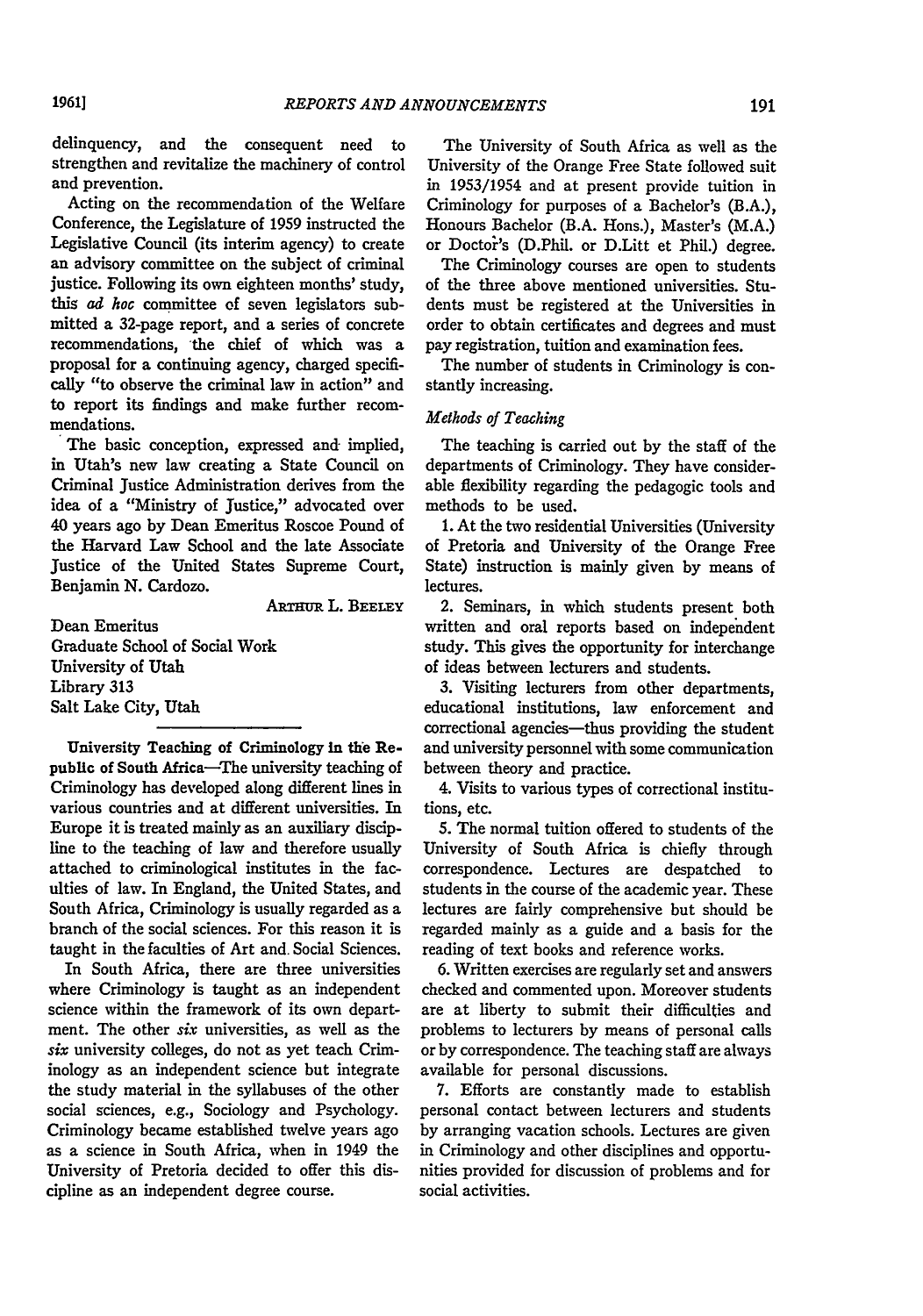8. Emphasis is placed on the teaching and supervision of post-graduate students.

Candidates for doctoral degrees must present a thesis. It must be an original dissertation, the theme of which has been submitted for approval to the head of the department as well as the dean of the faculty concerned. The thesis is then examined by a board of examiners who may request that the thesis also be defended orally before them. Several outstanding doctoral theses of this kind have been published in recent years and others are in the process of being published.

If a person examines the investigations which have already been carried out in South Africa it becomes apparent that such themes as Juvenile delinquency amongst Europeans, Bantu, Coloureds, Indians; liquor smuggling; prostitution; homosexuality; recidivism; penal and prison reform; reformatories; crime statistics; the classification of crimes; and general introductions to criminology, etc., have received the attention of South African investigators in the past.

The effective teaching of Criminology presupposes a bibliography available to the student. The above-mentioned three universities which offer courses in Criminology have well-equipped libraries with text books (from nearly every country in the world), reviews, official reports on criminal statistics, prisons, justice and police.

Membership of the library is free for all students who enroll with the University for tuition.

#### *Curriculum*

Students who choose Criminology as one of their major subjects when studying at our universities obtain a thorough training in the study of crime problems.

The following is a very abridged exposition of various subjects which are dealt with in the students' training:

Criminology as a science, its sphere of study, viz., crime, the criminal, the administration of justice; the history of and modern tendencies in Criminology; constituent sciences; methods and procedures in research; theories of crime.

Crime and criminological problems with special reference to South Africa: e.g., an analysis of the South African Criminal Statistics; particular problems of crime, inter alia, crime according to sex, age, occupation, marital status, religion; crime and other socio-pathological phenomena; ruralurban differences; criminography; recidivism, etc.

Crime as a social phenomena; crime as a detrimental factor; the causation of crime; classification (juridical and criminological); the social structure in South Africa and its influence on crime; crime amongst the different racial groups, etc.

The criminal as a human being; physical and mental attributes; the link between physical defects and crime; the relationships between mental defects and crime; the problem of aptitude and environment; the part played by heredity; criminal groups such as thieves, swindlers, receivers of stolen goods, robbers, rapists, murderers, etc.

Furthermore criminal nature approached from both the sociological and psychological point of view.

juvenile delinquency. What juvenile delinquency is; the difference between the crimes committed by girls and those committed by boys and the way in which the neglect of juveniles and their delinquency is connected; the youthful offender, his personality and his mental qualities in particular; his domestic environment and his environment outside the home, e.g., influence of the school, his friends, the neighbourhood, recreation, the environment in which he works, etc. Particular attention is paid to the sociological, psychological and other factors concerning his behaviour.

Penology. The history of punishment; the origin, development, purpose and social implications of punishment. Types of punishment, inter alia, imprisonment, corporal punishment, capital punishment as well as other forms of punishment. The penal systems and criminal policies in various countries with special reference to South Africa, the prevention and combatting of crime as a social and legal responsibility. The following two constituent sciences are subjected to critical examination in this respect, i.e., criminal hygiene and criminal policy.

Criminal law. The general principles of criminal law and procedure, specific crimes in South Africa, such as murder, assault, rape, theft, forgery, sedition, public violence, etc.

From the foregoing summary it is clear that the student should be able to acquaint himself with practically all the constituent sciences of criminology, viz., criminal psychology, criminal sociology, criminal anthropology, criminal psychoand neuro-pathology, criminal pedagogics, penology, criminal hygiene, and criminal policy.

The only constituent science which is something